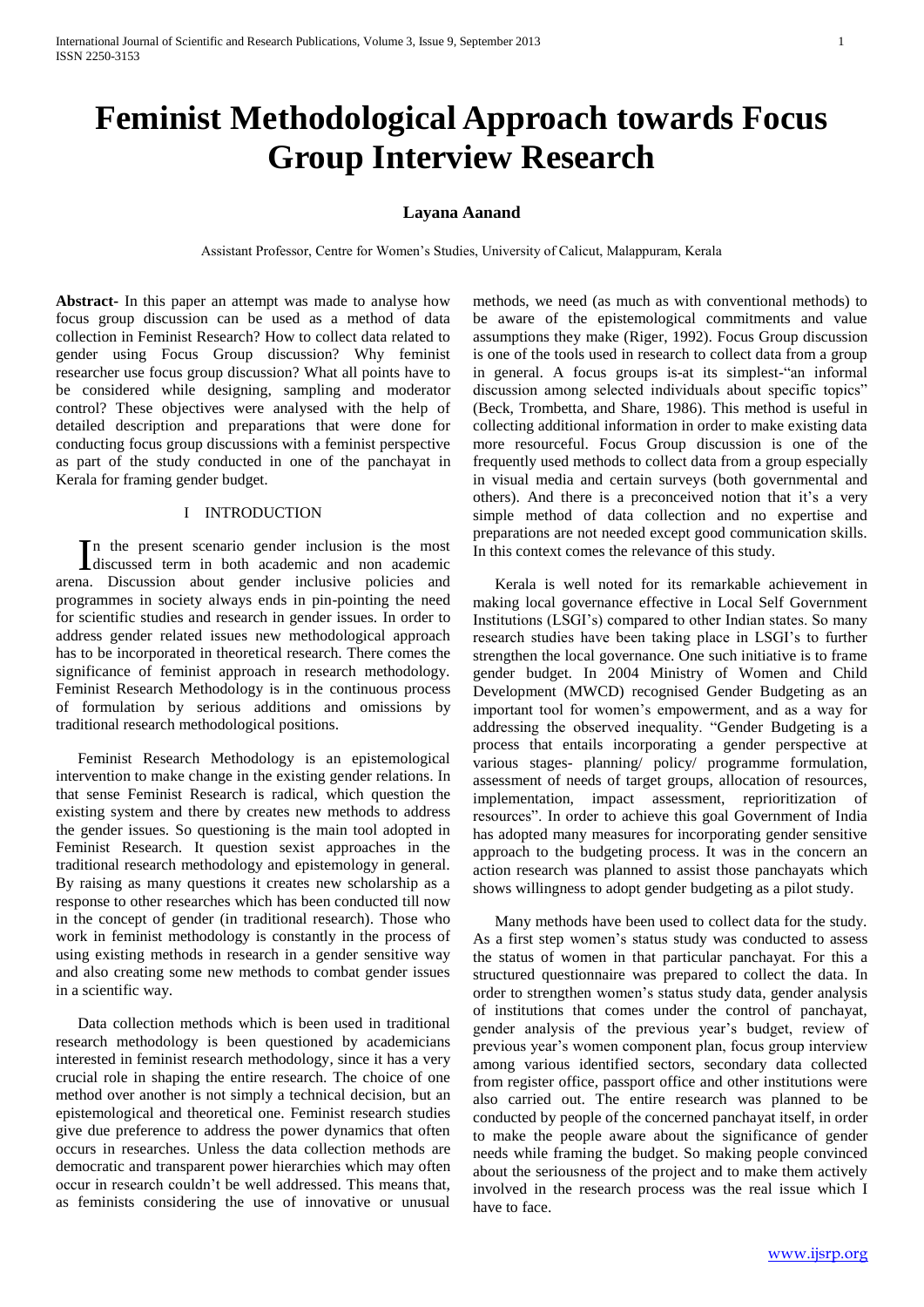In this paper an attempt was made to analyse how focus group discussion can be used as a method of data collection in Feminist Research? How to collect data related to gender using Focus Group discussion? Why feminist researcher use focus group discussion? What all points have to be considered while designing, sampling and moderator control? These objectives were analysed with the help of detailed description and preparations that were done for conducting focus group discussions with a feminist perspective as part of the study conducted in one of the panchayat in Kerala for framing gender budget.

# II THE PRACTICE OF FEMINIST FOCUS GROUP INTERVIEW RESEARCH

Focus groups differ from in-depth interviews in that multiple respondents are interviewed together in a group setting. Focus group is one of the effective methods used in community programs. Other part is that focus group discussion is used as an additional method to collect data which could not be covered by in-depth interviews and quantitative surveys. As part of Women's Status Study which has been conducted in the selected Panchayats of Kerala, focus group discussion was conducted in order to collect additional information which couldn't be covered by various data collection methods. Due care was given to conduct maximum number of focus group discussions in each sector to get additional information considering the nature of panchayat. This exercise was done in order to get detailed information regarding the status of women in particular panchayat and there by incorporating these identified issues into panchayat budget as an attempt to solve these issues. This study brought the actual condition of women in each panchayat.

Kitzinger (1994) shows that focus group interviews are particularly helpful in gaining data from "difficult" populations. By "difficult" Kitzinger is referring to people who may feel disenfranchised, unsafe, or otherwise weary of participating in a research study. Additionally, focus groups are useful in accessing the attitudes, feelings, and experiences of groups who have been marginalized or silenced within society. In that sense woman being a marginalized and silenced group within the society focus group discussion can be considered as one of the method which can be adopted to collect data in feminist research.

# **How are focus groups useful in gaining knowledge from marginalized groups?**

Focus group interview was conducted among women who work in unorganised sector in a particular panchayat. In one of the panchayat selected for the study majority of women were engaged in the work of coir making from coconut husk fibres as cottage industry. Since there are lot of backwaters and small canals in that panchayat, most of the houses have small scale coir industry associated with it. Most of the people belong to lower class and mainly women of each family were associated with this work, were men work in other fields. Most women do this work as an extension of household chores. Even high class families are also engaged in coir making, but they used to heir women of lower class/caste for this. From the questionnaire administered in the panchayat to collect data regarding women's status data's regarding occupational hazardous and diseases were not fully drawn, for this a focus group interview

was conducted in panchayat among women engaged in coir making.

In order to organise a focus group interview to fix a convenient time was the major problem which I faced. But somehow women cooperated to fix a common time since they were very much enthusiastic because it was for the first time they get an invitation to participate in a meeting. In the first focus group interview I played the role of moderator and since I was an outsider some sort of problem was happening and so women didn't open up freely. Since we couldn't continue the interview much longer because of rain, I felt that it was real blessing to our study since I got much more time to reorganise the entire thing. So I felt that a woman from their area has to play the role of moderator in order to avoid the issues of outsider-insider conflict which make them uncomfortable to share their issues. Woman elected representative of that panchayat, who is also a coir worker were selected to serve the role of moderator and she was given training to moderate the discussion while sticking to themajor research objectives. And I was reporting the whole process and it helped a lot to reduce the power hierarchy. Even though initially women have some problem in opening up their issues, but eventually they began to participate actively in the discussion.

The meeting was conducted in one of the work site of women which also created a pleasant atmosphere for data collection. After the interview a sense of solidarity began to develop among the women coir workers when they realise that they share common problems. The outcome of that focus group interview was really stronger than our perceived objectives. Those women who participated in the focus group interview began to mobilise other women coir workers of that area began to discuss about their issues to other women and began to function as a pressure group and to claim for their rights in grama sabha and other decision making bodies. They even start raising their issues in their workers union and even began to claim for women representatives in the workers union. In that way this kind of group interaction and narrative that occurs within focus group interviews helps the researcher who is interested in addressing subjugated knowledge and thereby creating new models which would give further insights into framing and conducting further researches.

By analysing the above mentioned study one can understand that sudden involvement of an outsider could disturb the whole process of data collection in focus group method. Even including me all were women even then some sort of hierarchies began to work which disturbs the democratic atmosphere of research process. It helps such to reveals the fact that hierarchy can even work among same sex, it show the actual impact of class, caste, regional and other differences in establishing the power dynamics between the researcher and researched. At the same time same sex even contributed in collecting data since all were women and even moderator is also one among them problem in speaking in group was solved to some extent. The instructions were even given to moderator to make each and every person speak was the another strategy used in order to reduce the power dynamics. So it created a sort of belief among the responded that we are giving attention to each and every one's problem also contributed to the success of the study. So here group dynamics help us to make the data more resourceful. The group environment also helps one to feel that all of their issues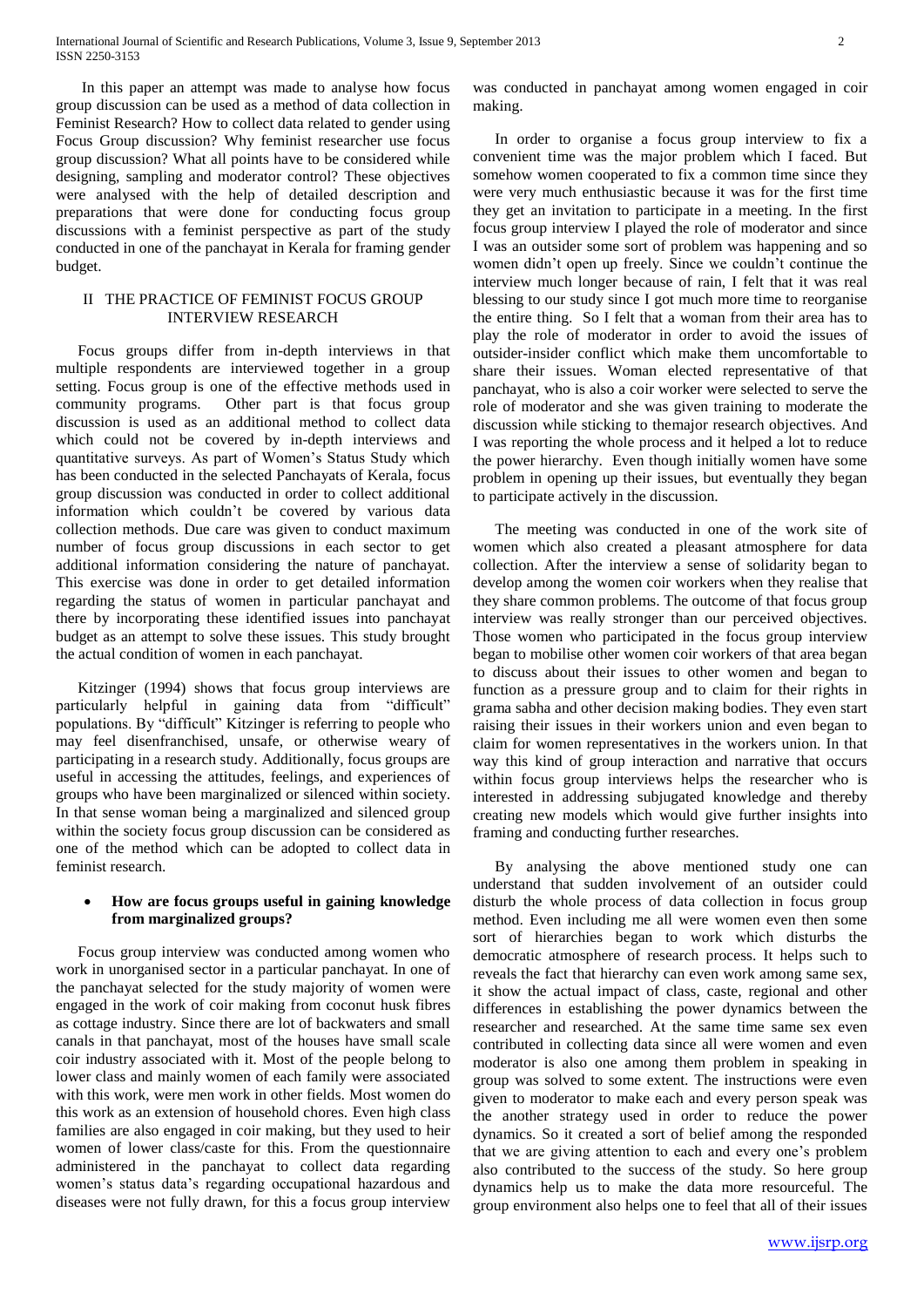are equally addressed. Likewise, the group interaction also gives courage to respondents to raise voices and challenge issues which were naturalised by the society in general. These were some of the feminist strategies adopted in focus group discussion which can be considered as the major element which deals with the success of the study.

Another observation which can be drawn from the analysis of above mentioned study is that focus group discussion can be used as an effective tool to get detailed information which is not covered in-depth interview and other data's collected from the sources. Along with that I have also given due care in selecting the respondents, nature of respondents and the role of moderator.

# III FEMINIST APPROACH IN DESIGNING THE FOCUS GROUP INTERVIEW

## **Sampling**

Sampling refers to who the members of our focus group will be. This has to be done very carefully since it is one of the major aspects in focus group or in any other research. Feminists give due importance in the selection of the sample since their major intension to bring the issues of marginalised/disenfranchised section into the fore front. In the above mentioned study due care was given to include women from all sectors of the society, in order to bring the issues of each section who are engaged in coir making. Even in higher class and higher caste families coir making is considered as an extension of women's house hold job and the marketing and other issues associated with this cottage industry were managed by male members. While in lower class/ caste families whole work is being managed by women itself. So all women engaged in coir making were included as sample irrespective of their caste/class. This was done in order to get different dimensions of the issues from each and every section in order to maintain the holistic perspective. Likewise, nature of respondents were given due preference even though only 20 women were included in the focus group interview. So homogeneity among the respondents was maintained by carefully selecting the respondents for the study.

## **Role of moderator**

How one moderator the discussion is also very important in feminist research? So in order to make the environment comfortable due care was given to make the whole atmosphere democratic. It was with this intension one among them was selected to play the role of moderator thereby reducing the gap between researched and researcher. It helps to reduce the power hierarchies in the whole process of research. By incorporating researched into the research process is done in order to make the research process rich in true sense reflecting the lived experience and real demands in general, which is one of the feminist research stand point. In order to bring out the subjugated knowledge lower level of moderation can be used as an effective method.

## **Knowledge regarding the intension of the research**

Another major strategy used in feminist research is to make the researched aware about the intension of the study. By disclosing the aim and objectives of the study, cooperation and interest of the researched could be raised. Here in order to

make the study effective researched were given a major role even in framing their needs into the whole process of the study. Researched were involved even in interpretation of the data which make the whole research process democratic. After the compilation of the data researched prepare projects to solve the issues which have been identified by them.

## **Formulating Research Question**

Formulating research question plays a significant position in feminist research. Here in the above mentioned study research questions were formulated by researched and researcher together. In that way entire process was made clear to the researched that helps a lot in neutralising the power hierarchy within the entire process of research, which is also a method of feminist research. Making the whole process known to researched is the method which can be used in feminist research to increases the effectiveness of the research. So here researched is given equal importance as that of researched which is one of the factor that leads to the success of the study. By adopting this method the capacities of the researched in finding solutions to their own problems could be developed and which in turn fosters their talents and vision. Here due care was given to the group activity and thereby making them capable enough to address their issues by themselves. So by involving researched in the research process the liberation of researched is taking place which is the main aim of feminist research. By engaging the researched in each and every process of research leads to empowerment of researched, which is the ultimate aim of feminist research.

#### IV CONCLUSION

In conclusion focus group interview can be used as one of the methods of feminist research which is always considered as insignificant method in social sciences. How one approach and frame the focus group interview is all that matters. If properly planned some of the issues that often occurs in data collection such as artificiality, exploitation and power dynamics between the researcher and the researched could be reduced to some extent. This will ultimately leads to the consciousness raising, liberation and empowerment of both researched and researcher. The issues identified in this study were put together to frame projects visioning towards gender budgeting. In general, focus group method is well suited to research questions involving the elicitation and clarification of perspectives, the construction and negotiation of meanings, the generation and elaboration of hypotheses, and a whole range of exploratory analyses. It needs to harness "varied epistemological forces from empiricism and materialism to utopianism and postmodernism, in order to construct *feminist science*" (Morawski and Agronick 1991,575), and it needs to demonstrate a commitment to "developing and testing innovative concepts, methods and applications for understanding and empowering women" (Russo 1995,1). The continued use and development of focus group method offer feminist research an excellent opportunity in the near future.

## REFERENCES

- Beck, L., W. Trombetta, and S. Share. (1986). Using focus group sessions before decisions are made. *North Carolina Medical Journal*, 47: 73-74.
- 2. Biber, S. N. H. and Leavy, P. L. (2007). *Feminist Research Practice: A Primer*, London: Sage Publication.